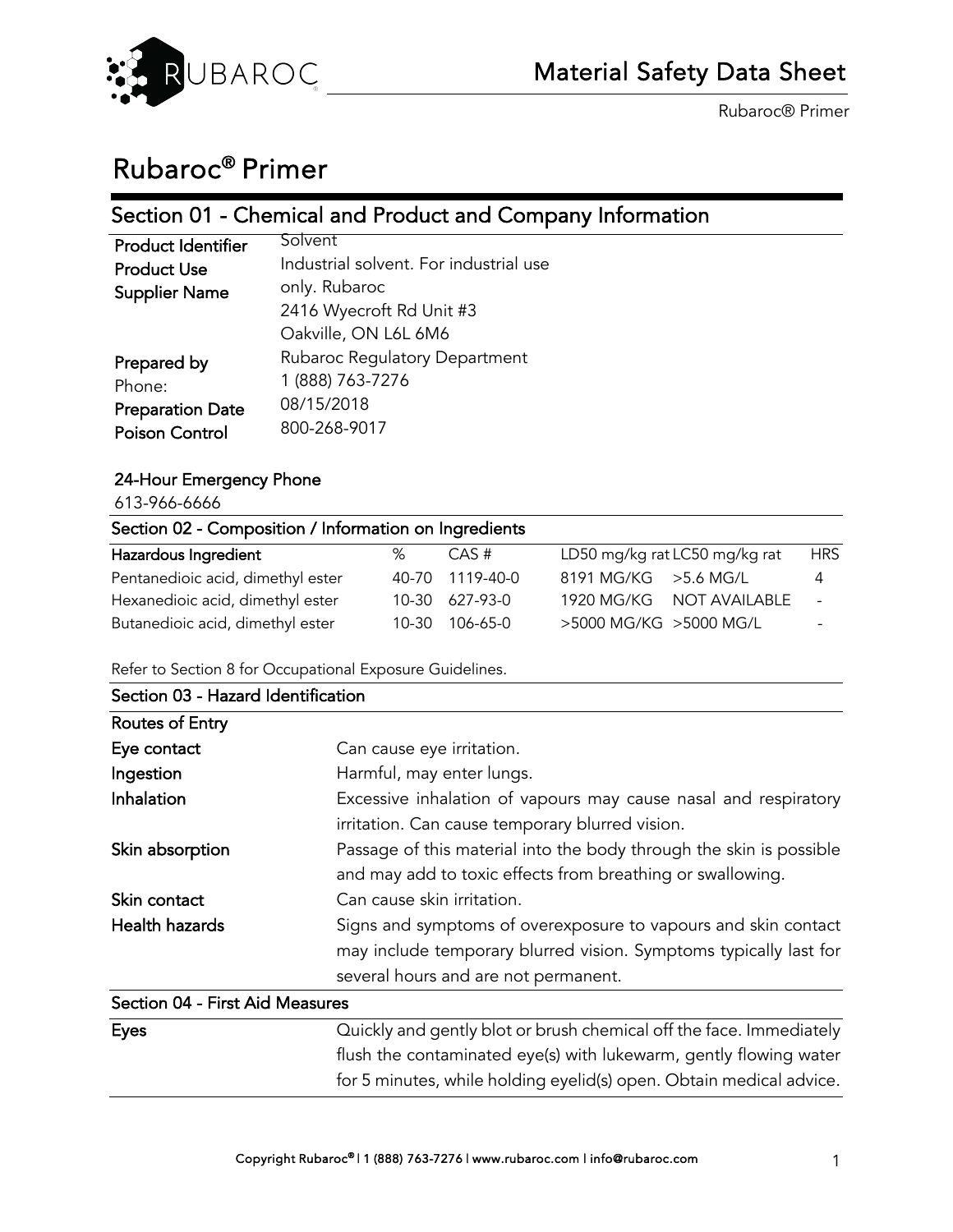

| Ingestion                                |          | Never give anything by mouth if victim is rapidly losing                                            |
|------------------------------------------|----------|-----------------------------------------------------------------------------------------------------|
|                                          |          | Consciousness or is unconscious or convulsing. Have victim rinse                                    |
|                                          |          | mouth thoroughly with water. Do not induce vomiting. Have victim                                    |
|                                          |          | drink 60 to 240 ml (2 to 8 oz) of water. If vomiting occurs naturally,                              |
|                                          |          | have victim lean forward to reduce risk of aspiration. Have victim                                  |
|                                          |          | rinse mouth with water again. If breathing is difficult, trained                                    |
|                                          |          | personnel should administer emergency oxygen. If breathing has                                      |
|                                          |          | stopped, trained personnel should immediately begin artificial                                      |
|                                          |          | respiration (AR) or, if the heart has stopped, cardiopulmonary                                      |
|                                          |          | resuscitation (CPR) or automated external defibrillation (AED)                                      |
|                                          |          | quickly transport victim to an emergency care facility.                                             |
| Inhalation                               |          | Remove source of contamination move victim to fresh air, obtain                                     |
|                                          |          | medical advice.                                                                                     |
| Skin (dermal)                            |          | Remove contaminated clothing, shoes and leather goods (e.g.                                         |
|                                          |          | watchbands, belts). Quickly and gently, blot or brush away excess                                   |
|                                          |          | chemical. Wash gently and thoroughly with lukewarm gently                                           |
|                                          |          | flowing water and non-abrasive soap for 5 minutes. If irritation                                    |
|                                          |          | persists, repeat flushing. Obtain medical advice. Completely                                        |
|                                          |          | decontaminate clothing, shoes and leather goods before reuse or                                     |
|                                          | discard. |                                                                                                     |
| Note to physician                        |          | The main hazard following accidental ingestion is aspiration of the                                 |
|                                          |          | liquid into the lungs producing chemical pneumonitis.                                               |
| Section 05 - Fire Fighting               |          |                                                                                                     |
| Flash point(°C)                          |          | 103°c T.C.C.                                                                                        |
| Upper flammable limit (% by vol)         |          | 8.0%                                                                                                |
| Lower flammable limit (% by vol)         |          | 0.9%                                                                                                |
| Autoignition temperature(°C)             |          |                                                                                                     |
|                                          |          | 370°C                                                                                               |
| Extinguishing media                      |          | Foam, water fog, dry chemical, carbon dioxide.                                                      |
| Special firefighting procedures          |          | Use water spray to cool fire-exposed containers or                                                  |
|                                          |          | structures. Product will float and can be reignited on surface                                      |
|                                          |          | of water. Do not use a direct stream of water as it may                                             |
|                                          |          | spread fire.                                                                                        |
| Unusual fire and explosion hazards       |          | No data.                                                                                            |
| Hazardous combustion products            |          | Carbon monoxide and/or carbon dioxide and toxic fumes.                                              |
| Section 06 - Accidental Release Measures |          |                                                                                                     |
| Spill                                    |          | Ventilate, avoid skin/eye contact; dyke large spills; absorb<br>according to government regulations |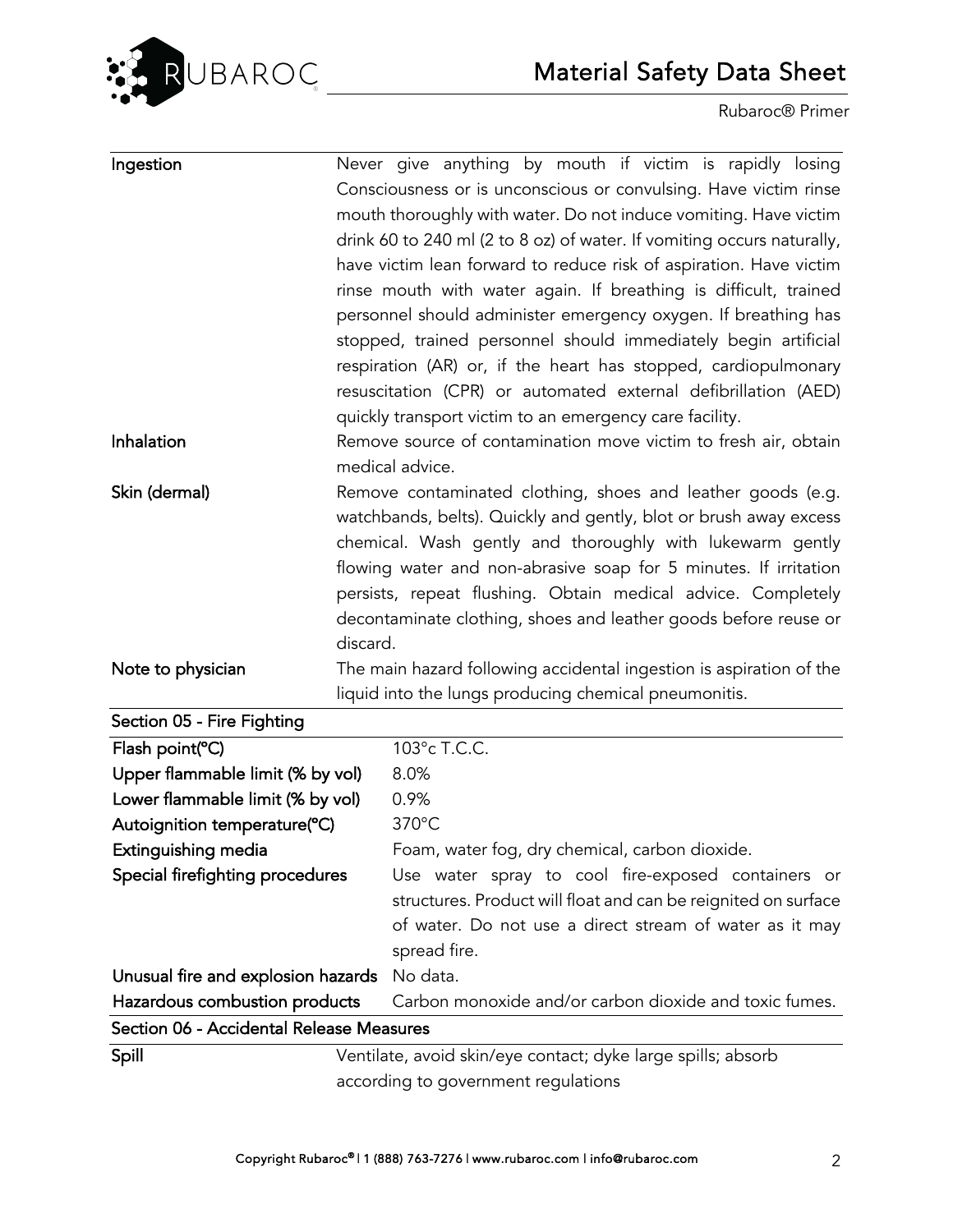

| Section 07 - Handling and Storage                      |                                                                         |
|--------------------------------------------------------|-------------------------------------------------------------------------|
| Handling & equipment                                   | Use in well ventilated area; ground equipment; use explosion proof      |
|                                                        | tools and ventilation; keep away from sparks and open                   |
|                                                        | Flames; wash clothing and skin after contact                            |
| Storage                                                | Store in, well ventilated area at normal ambient temperature            |
|                                                        | section 8 - personal protection/exposure control                        |
| Section 08 - Personal Protection and Exposure Controls |                                                                         |
| Protective equipment                                   |                                                                         |
| Gloves                                                 | Impervious. Butyl rubber.                                               |
| Respirator                                             | Approved organic canister mask or air supplied                          |
| Eye                                                    | Chemical safety goggles/glasses                                         |
| Footwear                                               | Impervious                                                              |
| Clothing                                               | Impervious (apron, overalls)                                            |
| Other                                                  | Use good personal hygiene                                               |
| <b>Exposure limits</b>                                 |                                                                         |
| <b>TLV</b>                                             | Not available.                                                          |
| <b>TWA</b>                                             | Not available.                                                          |
| <b>Engineering controls</b>                            |                                                                         |
| <b>Exhaust</b>                                         | Local/mechanical/explosion proof                                        |
| Section 09 - Physical and Chemical Properties          |                                                                         |
| Physical state                                         | Liquid                                                                  |
| Appearance & odour                                     | Clear, colourless, sweet odour.                                         |
| Odour threshold                                        | $0.1$ ppm                                                               |
| Boiling point(°C)                                      | 196 - 225°C                                                             |
| Freezing point(°C)                                     | $20^{\circ}$ C                                                          |
| Vapour pressure (mm hg)                                | 0.2 mm hg 20°C                                                          |
| Vapour density (air=1)                                 | >1.00                                                                   |
| Evaporation rate                                       | $< 0.10$ (n-butyl acetate = 1.0)                                        |
| Specific gravity                                       | 1.092 @ 20°C                                                            |
| Solubility in water                                    | 5.3% @ 20°C                                                             |
| Coeff. Water/oil dist.                                 | Not available                                                           |
| Section 10 - Stability and Reactivity                  |                                                                         |
| <b>Stability</b>                                       | Stable                                                                  |
| Incompatibility                                        | Strong acids, alkalis, oxidizing agents.                                |
| Conditions to avoid                                    | Excessive heat/ignition sources                                         |
|                                                        | Hazardous decomposition products Carbon monoxide and/or carbon dioxide. |
|                                                        |                                                                         |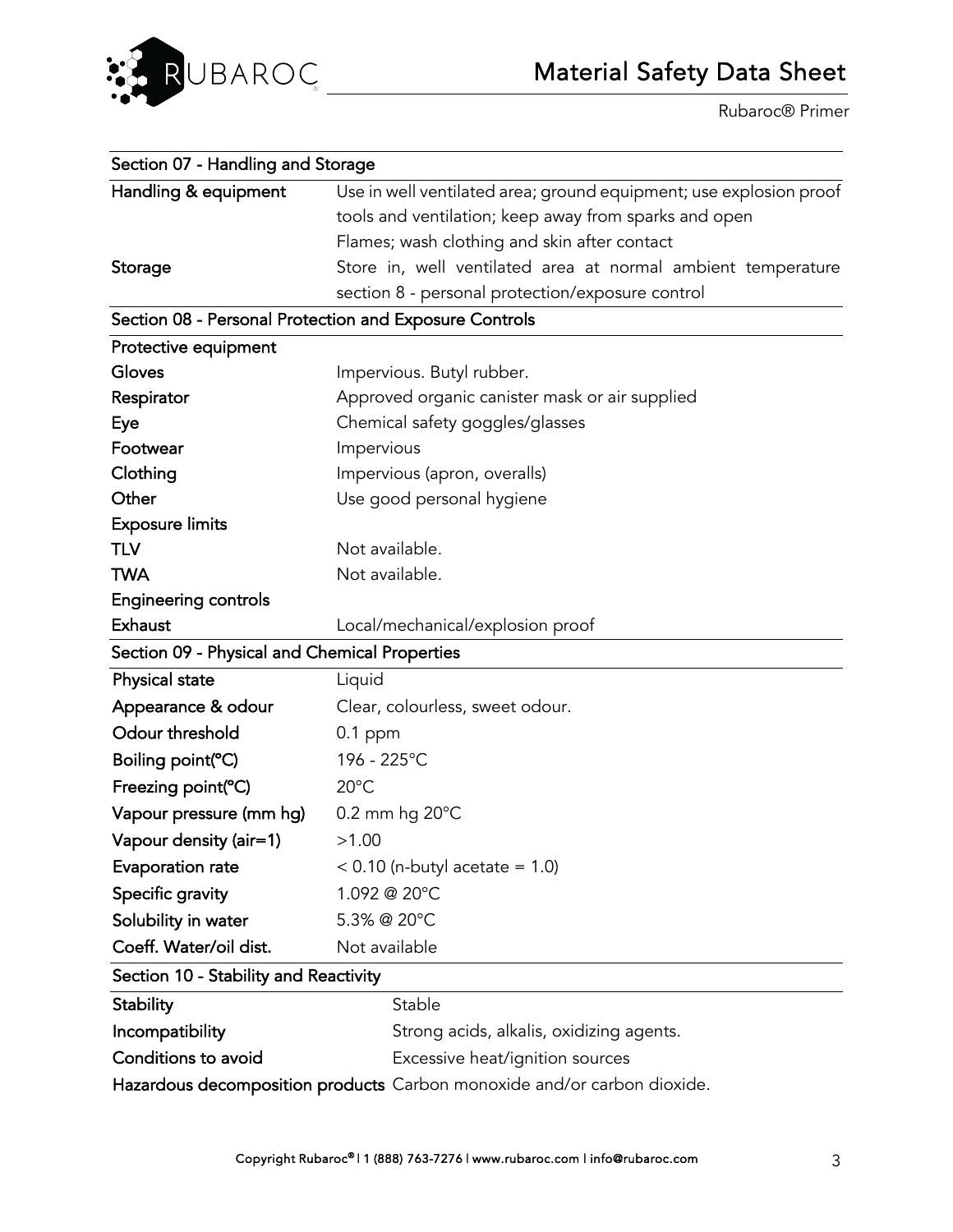

| Section 11 - Toxicological Information  |                                                                                                                                                                                                                                                                                                                                                                                                 |
|-----------------------------------------|-------------------------------------------------------------------------------------------------------------------------------------------------------------------------------------------------------------------------------------------------------------------------------------------------------------------------------------------------------------------------------------------------|
| Effects of acute exposure               |                                                                                                                                                                                                                                                                                                                                                                                                 |
| <b>Eyes</b><br>Ingestion                | Irritating. May cause tearing, reddening and/or swelling. Blurred vision.<br>Liquid aspirated into the lungs can cause lung inflammation and lung<br>injury. And can cause gastrointestinal irritation, nausea, vomiting and                                                                                                                                                                    |
|                                         | diarrhea.                                                                                                                                                                                                                                                                                                                                                                                       |
| Inhalation                              | Excessive inhalation of vapours can cause nasal and respiratory irritation.<br>High concentrations may cause shortness of breath (lung edema).<br>Overexposure to high concentrations may cause temporary blurred<br>vision. Symptoms may last for several hours after exposure has stopped.<br>No permanent vision impairment has been reported. Skin absorption<br>may enhance these effects. |
| Skin (dermal)                           | May cause irritation. Prolonged and repeated contact can cause<br>defatting and drying of the skin resulting in irritation and dermatitis. May<br>be absorbed, blurred vision (temporary) may result from absorption.                                                                                                                                                                           |
| Effects of chronic exposure             |                                                                                                                                                                                                                                                                                                                                                                                                 |
| Carcinogenicity                         | No known human effect.                                                                                                                                                                                                                                                                                                                                                                          |
| Reproductive                            | Effects have been reported in animals.                                                                                                                                                                                                                                                                                                                                                          |
| Teratogenicity                          | Not available                                                                                                                                                                                                                                                                                                                                                                                   |
| Mutagenicity                            | Not available                                                                                                                                                                                                                                                                                                                                                                                   |
| Synergistic products None known         |                                                                                                                                                                                                                                                                                                                                                                                                 |
| Other                                   | Not available                                                                                                                                                                                                                                                                                                                                                                                   |
| Section 12 - Ecological Information     |                                                                                                                                                                                                                                                                                                                                                                                                 |
| <b>Aquatic Toxicity</b>                 | LC50 96H (pimephales promelas) 19.6-26.2 MG/L EST.                                                                                                                                                                                                                                                                                                                                              |
|                                         | (Pentanedioic acid, dimethyl ester)                                                                                                                                                                                                                                                                                                                                                             |
| <b>Environmental Effects</b>            | prevent from entering drains, sewers, streams or other                                                                                                                                                                                                                                                                                                                                          |
|                                         | bodies of water. If runoff occurs, notify authorities as                                                                                                                                                                                                                                                                                                                                        |
|                                         | required.                                                                                                                                                                                                                                                                                                                                                                                       |
| Section 13 - Disposal Consideration     |                                                                                                                                                                                                                                                                                                                                                                                                 |
| <b>Waste Disposal</b>                   | Dispose of in accordance with all federal provincial and<br>local regulations.                                                                                                                                                                                                                                                                                                                  |
| Section 14 - Transportation Information |                                                                                                                                                                                                                                                                                                                                                                                                 |
| Proper shipping name (ground only).     |                                                                                                                                                                                                                                                                                                                                                                                                 |
|                                         | Nonregulated TDG classification (ground only)<br>Nonregulated                                                                                                                                                                                                                                                                                                                                   |